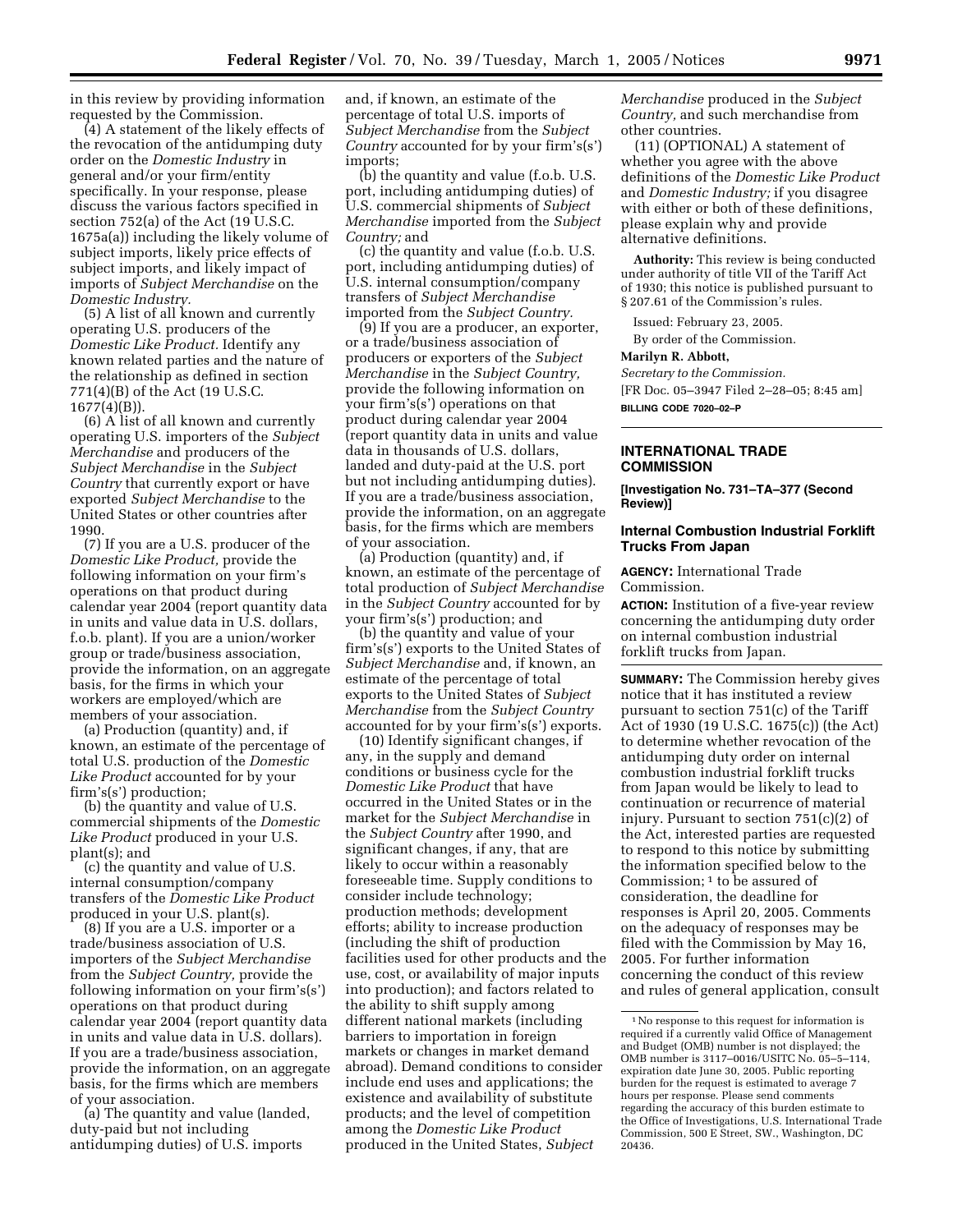the Commission's Rules of Practice and Procedure, part 201, subparts A through E (19 CFR part 201), and part 207, subparts A, D, E, and F (19 CFR part 207).

# **EFFECTIVE DATE:** March 1, 2005.

**FOR FURTHER INFORMATION CONTACT:** Mary Messer (202) 205–3193, Office of Investigations, U.S. International Trade Commission, 500 E Street, SW., Washington, DC 20436. Hearingimpaired persons can obtain information on this matter by contacting the Commission's TDD terminal on (202) 205–1810. Persons with mobility impairments who will need special assistance in gaining access to the Commission should contact the Office of the Secretary at (202) 205–2000. General information concerning the Commission may also be obtained by accessing its Internet server (*http:// www.usitc.gov*). The public record for this review may be viewed on the Commission's electronic docket (EDIS) at *http://edis.usitc.gov.*

#### **SUPPLEMENTARY INFORMATION:**

*Background*.—On June 7, 1988, the Department of Commerce issued an antidumping duty order on imports of internal combustion industrial forklift trucks from Japan (53 FR 20882). Following five-year reviews by Commerce and the Commission, effective April 17, 2000, Commerce issued a continuation of the antidumping duty order on imports of internal combustion industrial forklift trucks from Japan (65 FR 35323, June 2, 2000). The Commission is now conducting a second review to determine whether revocation of the order would be likely to lead to continuation or recurrence of material injury to the domestic industry within a reasonably foreseeable time. It will assess the adequacy of interested party responses to this notice of institution to determine whether to conduct a full review or an expedited review. The Commission's determination in any expedited review will be based on the facts available, which may include information provided in response to this notice.

*Definitions*.—The following definitions apply to this review:

(1) *Subject Merchandise* is the class or kind of merchandise that is within the scope of the five-year review, as defined by the Department of Commerce.

(2) The *Subject Country* in this review is Japan.

(3) The *Domestic Like Product* is the domestically produced product or products which are like, or in the absence of like, most similar in characteristics and uses with, the

Subject Merchandise. In its original determination and its full five-year review determination, the Commission found a single Domestic Like Product: industrial, operator-riding internal combustion engine forklift trucks with a weight-lift capacity of between 2,000 and 15,000 pounds (inclusive), with a U.S.-produced frame.

(4) The *Domestic Industry* is the U.S. producers as a whole of the Domestic Like Product, or those producers whose collective output of the Domestic Like Product constitutes a major proportion of the total domestic production of the product. In its original determination and its full five-year review determination, the Commission defined the Domestic Industry as U.S. producers of industrial, operator-riding internal combustion engine forklift trucks with a weight-lift capacity of between 2,000 and 15,000 pounds (inclusive), with a U.S.-produced frame. However, in its full five-year review determination, the Commission excluded from the Domestic Industry Mitsubishi Caterpillar, Toyota Industrial, Nissan Forklift, Komatsu USA, and TCM USA under the related parties provision. Certain Commissioners defined the Domestic Industry differently in the full five-year review determination.

(5) An *Importer* is any person or firm engaged, either directly or through a parent company or subsidiary, in importing the Subject Merchandise into the United States from a foreign manufacturer or through its selling agent.

*Participation in the review and public service list*.—Persons, including industrial users of the Subject Merchandise and, if the merchandise is sold at the retail level, representative consumer organizations, wishing to participate in the review as parties must file an entry of appearance with the Secretary to the Commission, as provided in section 201.11(b)(4) of the Commission's rules, no later than 21 days after publication of this notice in the **Federal Register**. The Secretary will maintain a public service list containing the names and addresses of all persons, or their representatives, who are parties to the review.

Former Commission employees who are seeking to appear in Commission five-year reviews are reminded that they are required, pursuant to 19 CFR 201.15, to seek Commission approval if the matter in which they are seeking to appear was pending in any manner or form during their Commission employment. The Commission is seeking guidance as to whether a second transition five-year review is the ''same particular matter'' as the underlying

original investigation for purposes of 19 CFR 201.15 and 18 U.S.C. 207, the post employment statute for Federal employees. Former employees may seek informal advice from Commission ethics officials with respect to this and the related issue of whether the employee's participation was ''personal and substantial.'' However, any informal consultation will not relieve former employees of the obligation to seek approval to appear from the Commission under its rule 201.15. For ethics advice, contact Carol McCue Verratti, Deputy Agency Ethics Official, at (202) 205–3088.

*Limited disclosure of business proprietary information (BPI) under an administrative protective order (APO) and APO service list*.—Pursuant to section 207.7(a) of the Commission's rules, the Secretary will make BPI submitted in this review available to authorized applicants under the APO issued in the review, provided that the application is made no later than 21 days after publication of this notice in the **Federal Register**. Authorized applicants must represent interested parties, as defined in 19 U.S.C. 1677(9), who are parties to the review. A separate service list will be maintained by the Secretary for those parties authorized to receive BPI under the APO.

*Certification*.—Pursuant to section 207.3 of the Commission's rules, any person submitting information to the Commission in connection with this review must certify that the information is accurate and complete to the best of the submitter's knowledge. In making the certification, the submitter will be deemed to consent, unless otherwise specified, for the Commission, its employees, and contract personnel to use the information provided in any other reviews or investigations of the same or comparable products which the Commission conducts under Title VII of the Act, or in internal audits and investigations relating to the programs and operations of the Commission pursuant to 5 U.S.C. Appendix 3.

*Written submissions*.—Pursuant to section 207.61 of the Commission's rules, each interested party response to this notice must provide the information specified below. The deadline for filing such responses is April 20, 2005. Pursuant to section 207.62(b) of the Commission's rules, eligible parties (as specified in Commission rule 207.62(b)(1)) may also file comments concerning the adequacy of responses to the notice of institution and whether the Commission should conduct an expedited or full review. The deadline for filing such comments is May 16,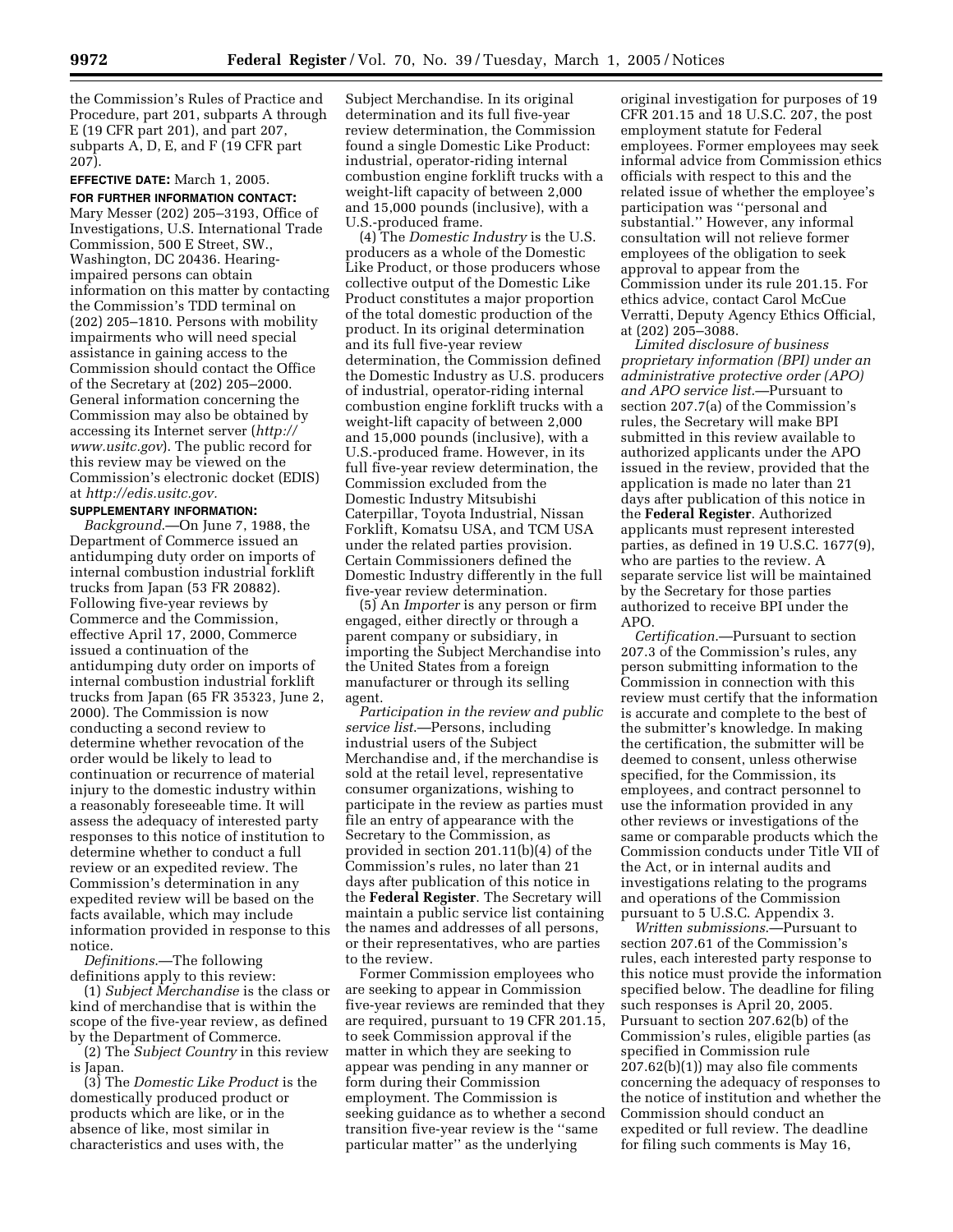2005. All written submissions must conform with the provisions of sections 201.8 and 207.3 of the Commission's rules and any submissions that contain BPI must also conform with the requirements of sections 201.6 and 207.7 of the Commission's rules. The Commission's rules do not authorize filing of submissions with the Secretary by facsimile or electronic means, except to the extent permitted by section 201.8 of the Commission's rules, as amended, 67 FR 68036 (November 8, 2002). Also, in accordance with sections 201.16(c) and 207.3 of the Commission's rules, each document filed by a party to the review must be served on all other parties to the review (as identified by either the public or APO service list as appropriate), and a certificate of service must accompany the document (if you are not a party to the review you do not need to serve your response).

*Inability to provide requested information*.—Pursuant to section 207.61(c) of the Commission's rules, any interested party that cannot furnish the information requested by this notice in the requested form and manner shall notify the Commission at the earliest possible time, provide a full explanation of why it cannot provide the requested information, and indicate alternative forms in which it can provide equivalent information. If an interested party does not provide this notification (or the Commission finds the explanation provided in the notification inadequate) and fails to provide a complete response to this notice, the Commission may take an adverse inference against the party pursuant to section 776(b) of the Act in making its determination in the review.

*Information to be Provided in Response to this Notice of Institution:* As used below, the term ''firm'' includes any related firms.

(1) The name and address of your firm or entity (including World Wide Web address if available) and name, telephone number, fax number, and email address of the certifying official.

(2) A statement indicating whether your firm/entity is a U.S. producer of the Domestic Like Product, a U.S. union or worker group, a U.S. importer of the Subject Merchandise, a foreign producer or exporter of the Subject Merchandise, a U.S. or foreign trade or business association, or another interested party (including an explanation). If you are a union/worker group or trade/business association, identify the firms in which your workers are employed or which are members of your association.

(3) A statement indicating whether your firm/entity is willing to participate in this review by providing information requested by the Commission.

(4) A statement of the likely effects of the revocation of the antidumping duty order on the Domestic Industry in general and/or your firm/entity specifically. In your response, please discuss the various factors specified in section 752(a) of the Act (19 U.S.C. 1675a(a)) including the likely volume of subject imports, likely price effects of subject imports, and likely impact of imports of Subject Merchandise on the Domestic Industry.

(5) A list of all known and currently operating U.S. producers of the Domestic Like Product. Identify any known related parties and the nature of the relationship as defined in section 771(4)(B) of the Act (19 U.S.C. 1677(4)(B)).

(6) A list of all known and currently operating U.S. importers of the Subject Merchandise and producers of the Subject Merchandise in the Subject Country that currently export or have exported Subject Merchandise to the United States or other countries after 1998.

(7) If you are a U.S. producer of the Domestic Like Product, provide the following information on your firm's operations on that product during calendar year 2004 (report quantity data in number of trucks and value data in U.S. dollars, f.o.b. plant). If you are a union/worker group or trade/business association, provide the information, on an aggregate basis, for the firms in which your workers are employed/ which are members of your association.

(a) Production (quantity) and, if known, an estimate of the percentage of total U.S. production of the Domestic Like Product accounted for by your firm's(s') production;

(b) The quantity and value of U.S. commercial shipments of the Domestic Like Product produced in your U.S. plant(s); and

(c) The quantity and value of U.S. internal consumption/company transfers of the Domestic Like Product produced in your U.S. plant(s).

(8) If you are a U.S. importer or a trade/business association of U.S. importers of the Subject Merchandise from the Subject Country, provide the following information on your firm's(s') operations on that product during calendar year 2004 (report quantity data in number of trucks and value data in U.S. dollars). If you are a trade/business association, provide the information, on an aggregate basis, for the firms which are members of your association.

(a) The quantity and value (landed, duty-paid but not including antidumping duties) of U.S. imports

and, if known, an estimate of the percentage of total U.S. imports of Subject Merchandise from the Subject Country accounted for by your firm's(s') imports;

(b) The quantity and value (f.o.b. U.S. port, including antidumping duties) of U.S. commercial shipments of Subject Merchandise imported from the Subject Country; and

(c) The quantity and value (f.o.b. U.S. port, including antidumping duties) of U.S. internal consumption/company transfers of Subject Merchandise imported from the Subject Country.

(9) If you are a producer, an exporter, or a trade/business association of producers or exporters of the Subject Merchandise in the Subject Country, provide the following information on your firm's(s') operations on that product during calendar year 2004 (report quantity data in number of trucks and value data in thousands of U.S. dollars, landed and duty-paid at the U.S. port but not including antidumping duties). If you are a trade/ business association, provide the information, on an aggregate basis, for the firms which are members of your association.

(a) Production (quantity) and, if known, an estimate of the percentage of total production of Subject Merchandise in the Subject Country accounted for by your firm's(s') production; and

(b) The quantity and value of your firm's(s') exports to the United States of Subject Merchandise and, if known, an estimate of the percentage of total exports to the United States of Subject Merchandise from the Subject Country accounted for by your firm's(s') exports.

(10) Identify significant changes, if any, in the supply and demand conditions or business cycle for the Domestic Like Product that have occurred in the United States or in the market for the Subject Merchandise in the Subject Country after 1998, and significant changes, if any, that are likely to occur within a reasonably foreseeable time. Supply conditions to consider include technology; production methods; development efforts; ability to increase production (including the shift of production facilities used for other products and the use, cost, or availability of major inputs into production); and factors related to the ability to shift supply among different national markets (including barriers to importation in foreign markets or changes in market demand abroad). Demand conditions to consider include end uses and applications; the existence and availability of substitute products; and the level of competition among the Domestic Like Product